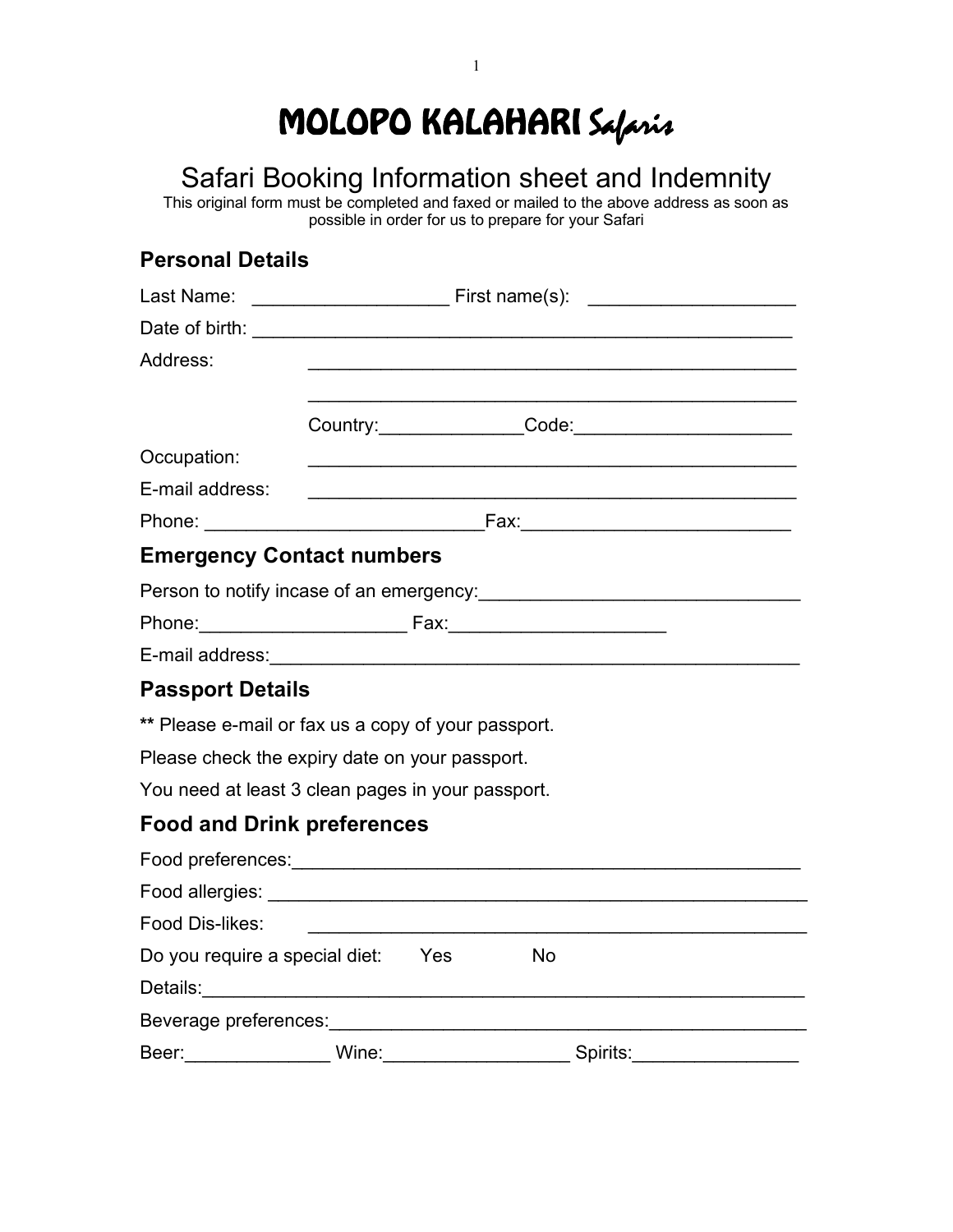#### **Medical Information**

| Allergies to insects and / or anti-bionics etc: |                                                                                                 |
|-------------------------------------------------|-------------------------------------------------------------------------------------------------|
| Special medical conditions:                     |                                                                                                 |
|                                                 | If you take special medication, please bring enough medication for the duration of your safari. |
| Blood type:                                     |                                                                                                 |
| Are you a Diabetic? Yes                         | No                                                                                              |

#### **Please give us your itinerary**

Please send us your detailed itinerary as received from the airlines.

#### **Game to be hunted**

Please indicate, in order of priority, the different Game Animals you wish to hunt. Please keep in mind that not all species may occur in the same general area.